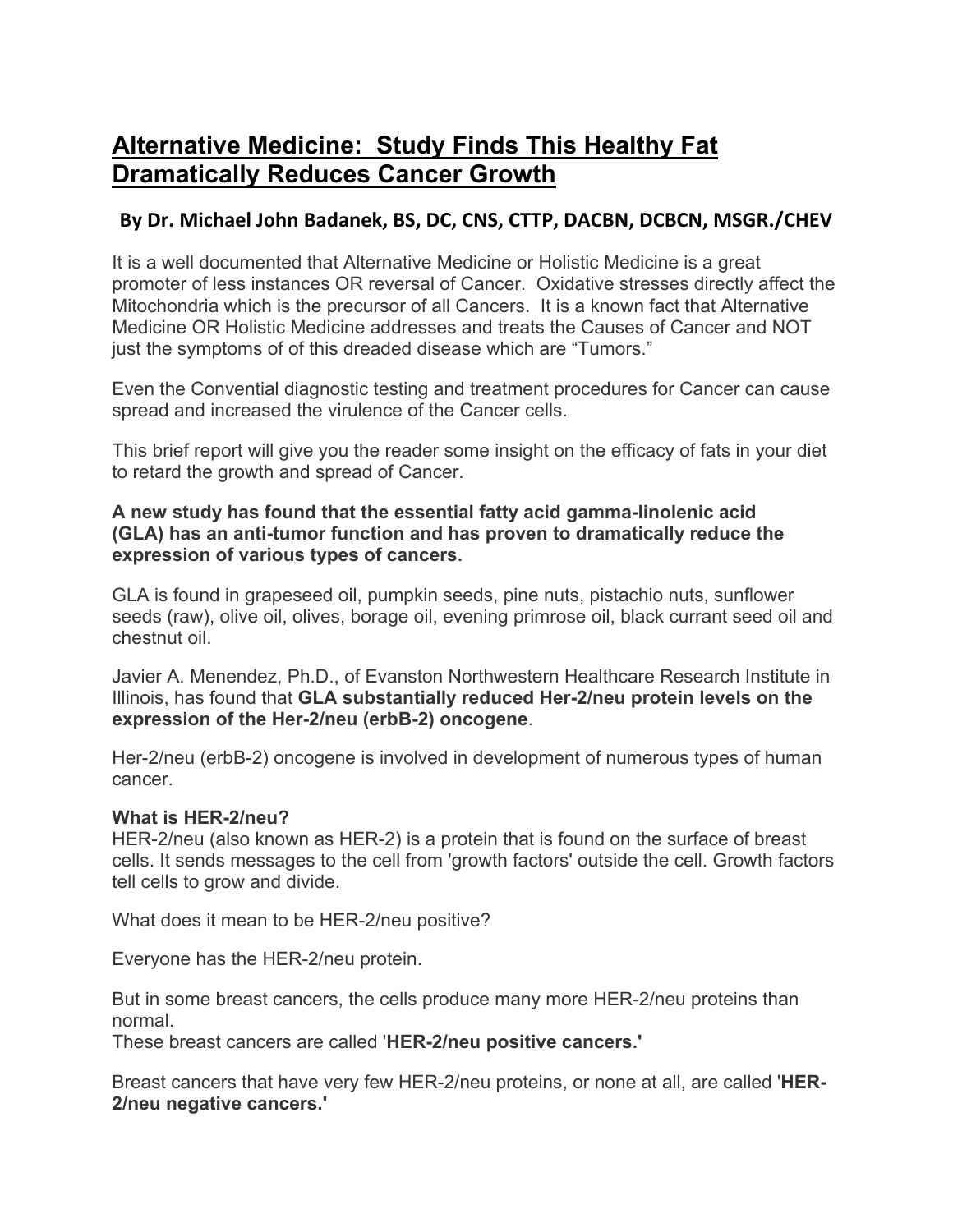HER-2/neu positive breast cancers grow faster than HER-2/neu negative breast cancers.



Oncogene is a gene that causes the transformation of normal cells into cancerous tumor.

Her-2/neu is an oncogene.

Normal cells contain two copies of the Her-2/neu gene and produce low levels of the Her-2 protein.

In about 20-30% of invasive breast cancers (and some other cancers, such as ovarian and bladder cancer), many more copies of the Her-2/neu gene are produced and its protein is over-expressed (an abnormally large amount of the protein is produced).

Tumors that have this over-expression tend to grow more aggressively and resist hormonal therapy and some chemotherapies, and patients generally have a poorer prognosis.

**GLA treatment substantially reduced Her-2/neu protein levels in the Her-2/neuoverexpressing cell lines of breast cancer, ovarian cancer, and gastrointestinal tumors.** 

The lab test to determine if you have a positive or negative HER-2/neu is called **Human epidermal growth factor receptor.**